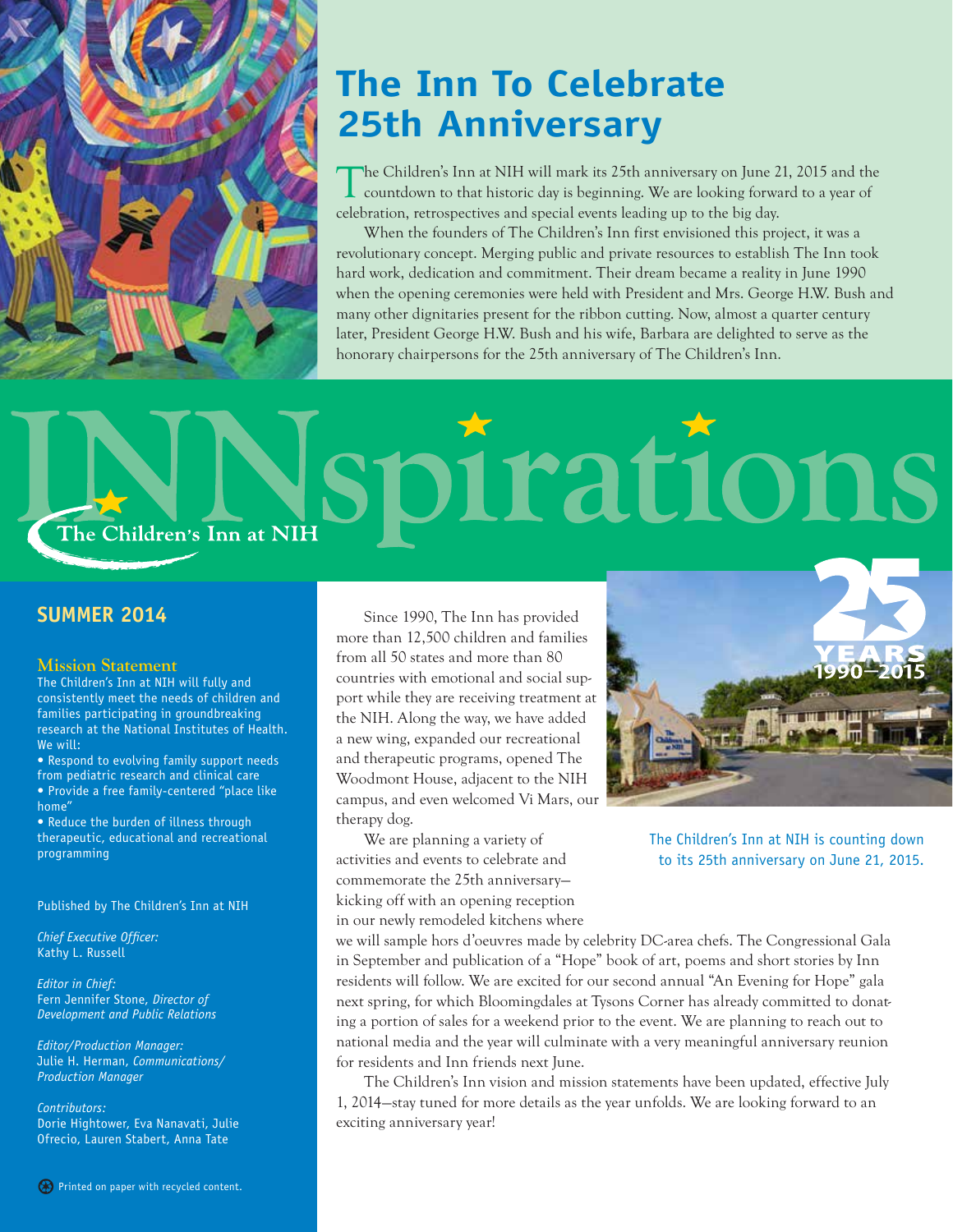# **INNspirational PEOPLE**



Manuel, Daniel and Dana Iniguez

# Meet Inn Residents: The Iniguez Family

Six-year-old Daniel Iniguez of Ontario, California has been coming to The Inn twice a year for the past four years so that researchers can follow him to better understand and treat his neurofibromatosis type 1 (NF1). NF1 is a genetic disorder in which patients are at increased risk of developing tumors (usually non-cancerous) of the nervous system, which affects essentially every organ system.

When Daniel was only nine months old, his mom, Dana Iniguez, noticed that he had unusual "cafe-au-lait spots," a symptom of NF1. Doctors in California diagnosed Daniel with a brain tumor and after many more tests and visits to top specialists, the Iniguez's were referred to the NIH.

When Daniel comes to the NIH, his mom says that he tells people matter of factly, "I'm taking an airplane to The Children's Inn." Although they leave his two brothers, Joey, 13, and Anthony, 4, his sister Natalie, 11, and two dogs named "Chance" and "Bones" at home, "Daniel is ecstatic about coming to The Inn," says Dana. "His absolute favorite thing is the 'treasure' he finds in his mailbox at The Inn every day and he absolutely adores the Playground. The fact that he loves to come to The Inn is one thing off our plates."

The disorder is causing Daniel to lose some of his eyesight and muscle tone, and he is now in a wheelchair much of the time. He is excited about the possibility of soon getting a service dog.

Dana and her husband, Manuel certainly have a full plate—in addition to Daniel, their older son has autism and their daughter has Tourette's syndrome. They find solace in talking with other parents at The Inn. "Our struggles are all the same—it is a different feeling to know someone really understands what you are going through," says Dana. And although Daniel's case is progressing faster than average, his mom says, "I know that Daniel has the best [here] that I can do for him."

# The Inn's Board Welcomes Matt Bell

Matt Bell, PhD, Chief Operating Officer, MedImmune, has joined The Children's Inn Board of Directors. Prior to his work at MedImmune, Matt worked in a number of different R&D roles at Wyeth, PA and at Cambridge Pharma Consultancy in New York. He moved to the Maryland area in 2010.

Matt graduated with a degree in Natural Sciences from the University of Cambridge, England and completed his post-graduate studies in the drug discovery laboratories of Parke Davis Neuroscience.

As someone who has worked his entire career in the life sciences, Matt is excited to be joining The Children's Inn Board of Directors to connect more directly to patients who can benefit from advances in healthcare and clinical practice.

Matt lives in Gaithersburg, MD with his wife and two young sons.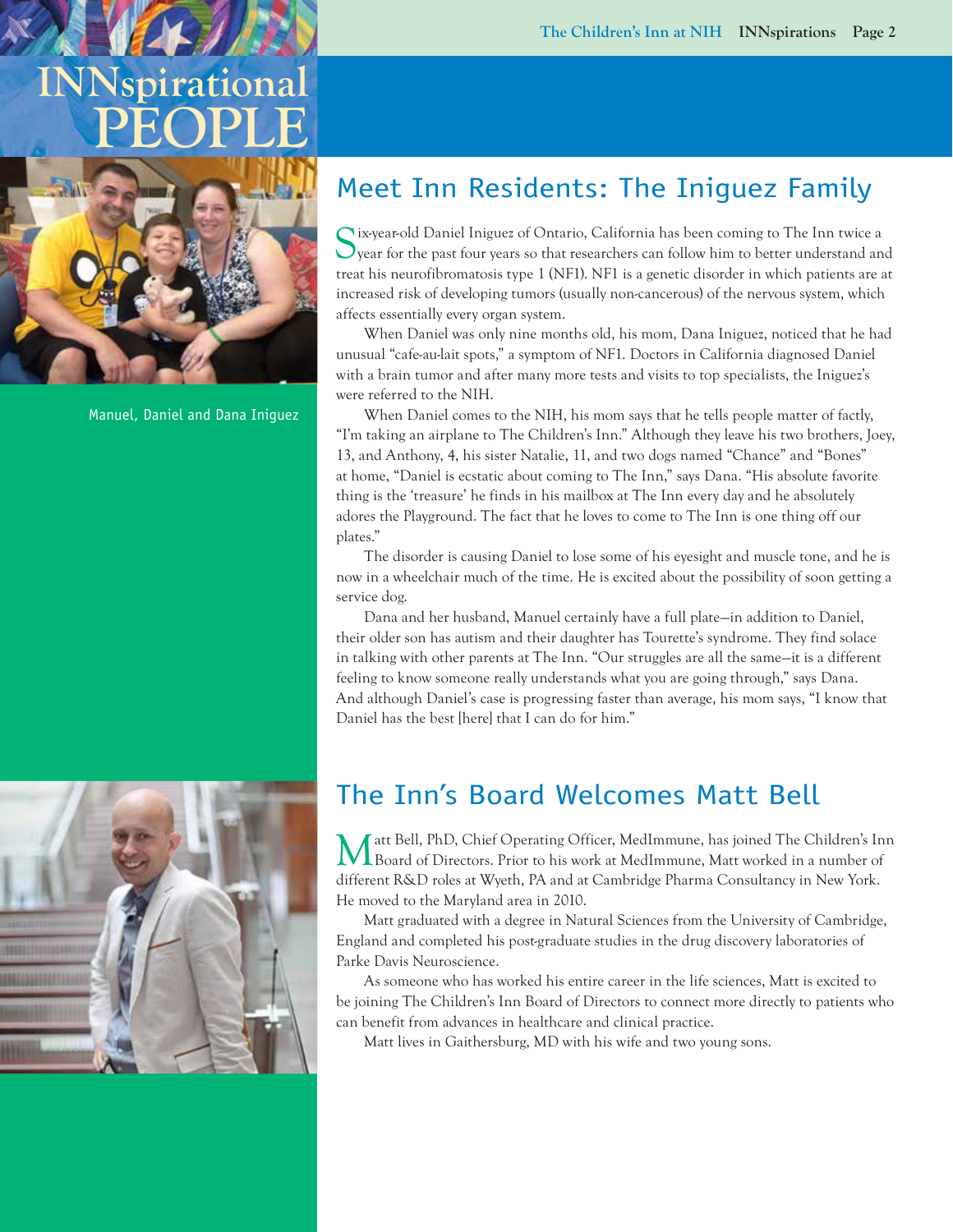# **INNspirational EVEN**



The Papier family: Darrile, Dillon and Mark, attended *An Evening for Hope*  where Mark spoke about Dillon's illness and how the support they receive at The Inn makes their situation easier.

## Recent Events Make a Big Difference

Thank you to our long-time friends at the AFCEA Bethesda Chapter, who raised \$275,000 for The Children's Inn at the 16th annual "A Night for the Children" gala held on March 22 at The Marriott Wardman Park in Washington, DC. Stephanie Hill, President of Lockheed Martin's Information Systems & Global Solutions, served as Chair of the black-tie event. Guests from the high-tech community delighted in a lively and enchanting evening of dinner, dancing, casino games, and a silent and live auction.

On April 5, The Children's Inn celebrated its inaugural fundraising benefit, "An Evening for Hope," at The Ritz-Carlton in Tyson's Corner, VA. More than 700 health industry supporters, high-level corporate executives, and entrepreneurs who represent all areas of the federal information technology community attended the event. Under the excellent leadership of Robert Guerra, a long-time supporter of The Inn, and Kelvin Womack, Vice Chair of The Inn's Board of Directors, the event raised \$740,000 in support of The Inn and its mission to provide "a place like home" for families with children treated at the National Institutes of Health.

The Inn hosted its 7th annual Children's INNvitational at Lakewood Country Club in Rockville, MD on June 2. Over the past seven years, the golf outing has raised more than \$1 million for seriously ill children and their families to stay at The Inn. Thanks to the many individuals and sponsors that made it possible, including Platinum Sponsor Booz Allen Hamilton and Diamond Sponsor TerpSys. Save the date for next year's tournament: June 1, 2015.

The INNvitational wasn't the only golf outing this spring. On April 28, Passion Food Hospitality hosted the ComPassion Golf Tournament benefiting The Inn for the fourth year in a row. On May 3, GovPlace hosted the 7th annual Federal IT Golf Tournament, raising \$60,000 for The Inn. And while they didn't play golf, employees at ProShares raised \$27,215 for The Inn at their annual employee Casino Night on May 15.



Spin for The Inn at Equinox in Bethesda was a success.

## Fitness Fundraisers for The Inn

Inn supporters are embracing fitness as a fun, new way to raise awareness—and fun<br>for The Children's Inn at NIH. On May 3, 2014, a group of volunteers led by The nn supporters are embracing fitness as a fun, new way to raise awareness—and funds— Inn's Young Ambassadors Council (YAC) hosted the inaugural "Spin for The Inn!" fundraiser at Equinox in Bethesda, MD. Forty cyclists participated in a vigorous 45-minute spin class, with an emphasis on breath work, cadence and mind-body awareness. Most importantly, before the event started, the riders asked friends, family and colleagues to join them in supporting The Inn by donating to their personal fundraising web pages. Collectively, the group raised \$3,155 for The Inn!

Equinox donated the event space, equipment and the instructor's time, and generously agreed to award the event's top fundraiser with a free month of membership. "It was a great workout and a unique way to support a cause I'm passionate about," said Ariel Beck, who participated in the event and raised almost \$300 for The Inn.

The YAC is already building on the success of Spin for The Inn with other exerciserelated events this spring and summer, including a Barre Body® class held on May 31 and a yoga class that's being planned for July. Check The Inn's website to sign up for these events as they are posted.